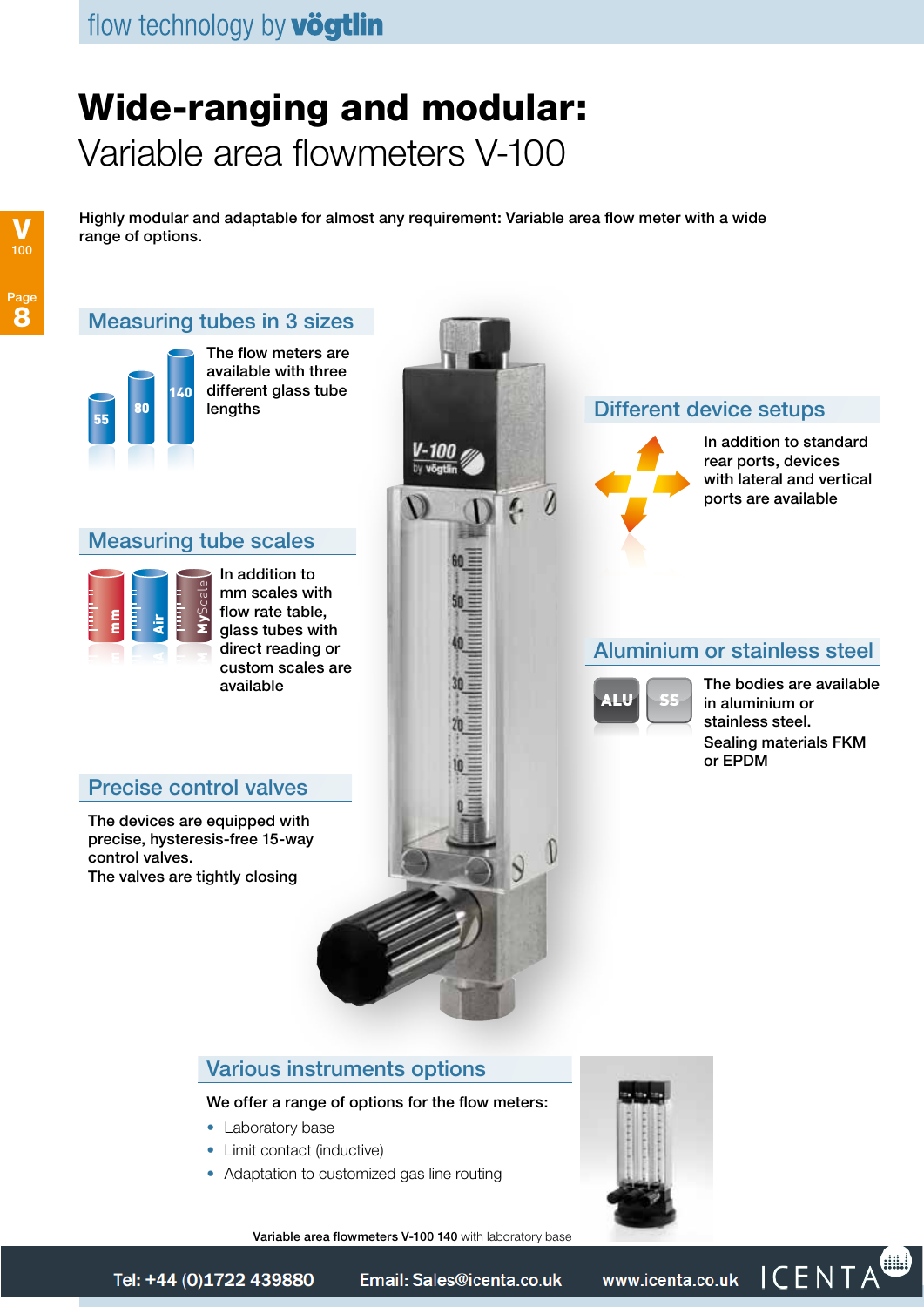# Technical specifications variable area flowmeters V-100

| <b>Features</b>            | Construction                                                                        | Short mounting length, 3 instrument sizes                                                                                |                                                                                                                                        |                                       |  |  |  |
|----------------------------|-------------------------------------------------------------------------------------|--------------------------------------------------------------------------------------------------------------------------|----------------------------------------------------------------------------------------------------------------------------------------|---------------------------------------|--|--|--|
|                            | Connections                                                                         | Rear, lateral or axial                                                                                                   |                                                                                                                                        |                                       |  |  |  |
|                            | <b>Scale</b>                                                                        | Millimetric scale, direct reading scale and customer-specific scale.<br>The scales are highly wear-resistant             |                                                                                                                                        |                                       |  |  |  |
|                            | Float type                                                                          | Spherical                                                                                                                |                                                                                                                                        |                                       |  |  |  |
|                            | Valve                                                                               |                                                                                                                          | Precisely adjustable, 15-turn micro valve, practically hysteresis-free<br>The control range (Kv-value) is optimized for the full scale |                                       |  |  |  |
|                            | <b>Body material</b>                                                                | Aluminium or stainless steel                                                                                             |                                                                                                                                        |                                       |  |  |  |
|                            | Seals material                                                                      | FKM, EPDM or FFKM                                                                                                        |                                                                                                                                        |                                       |  |  |  |
|                            | Customization                                                                       |                                                                                                                          | We provide customer-specific versions                                                                                                  |                                       |  |  |  |
|                            |                                                                                     |                                                                                                                          |                                                                                                                                        |                                       |  |  |  |
| <b>Instrument versions</b> | Setup                                                                               | Type S* (Standard setup)<br>Setup L, R, A, T and O (see below)                                                           |                                                                                                                                        |                                       |  |  |  |
|                            | <b>Material</b>                                                                     | Anodized aluminium/Nickelized brass (valve)/FKM<br>Stainless steel/FKM<br>Stainless steel/EPDM<br>Stainless steel / FFKM |                                                                                                                                        |                                       |  |  |  |
|                            | Connection                                                                          | G 1/4" female*<br>G 1/8" female<br>G 1/4" female for compression fittings<br>NPT 1/4" female                             |                                                                                                                                        |                                       |  |  |  |
|                            | Valve at inlet* or outlet                                                           | With standard knob*<br>Without valve                                                                                     |                                                                                                                                        |                                       |  |  |  |
| <b>Technical data</b>      | <b>Type</b>                                                                         | $V-10055$                                                                                                                | $V-10080$                                                                                                                              | V-100 140                             |  |  |  |
|                            | Turndown ratio                                                                      | 10:1                                                                                                                     | 10:1                                                                                                                                   | 10:1                                  |  |  |  |
|                            | Accuracy in % of full scale                                                         | ±5%                                                                                                                      | ±4%                                                                                                                                    | ±2%                                   |  |  |  |
|                            | Measuring tube length                                                               | 55 mm                                                                                                                    | 80 mm                                                                                                                                  | 140 mm                                |  |  |  |
|                            | Scale length                                                                        | 40 mm                                                                                                                    | 65 mm                                                                                                                                  | 120 mm                                |  |  |  |
|                            | Float                                                                               | spherical                                                                                                                | spherical                                                                                                                              | spherical                             |  |  |  |
|                            |                                                                                     | 20 bar                                                                                                                   | 20 bar                                                                                                                                 | 16 bar                                |  |  |  |
|                            | Max. pressure                                                                       |                                                                                                                          | 100 °C                                                                                                                                 |                                       |  |  |  |
|                            | Max. temperature                                                                    | 100 °C                                                                                                                   |                                                                                                                                        | 100 °C                                |  |  |  |
|                            | Max. pressure drop                                                                  | 20 mbar                                                                                                                  | 20 mbar                                                                                                                                | 30 mbar                               |  |  |  |
| <b>Options</b>             |                                                                                     |                                                                                                                          |                                                                                                                                        |                                       |  |  |  |
|                            |                                                                                     | Calibration report (factory certificate)                                                                                 |                                                                                                                                        |                                       |  |  |  |
|                            | Additional flow rate table for mm-scale                                             |                                                                                                                          |                                                                                                                                        |                                       |  |  |  |
|                            | Laboratory base                                                                     |                                                                                                                          |                                                                                                                                        |                                       |  |  |  |
|                            | Back cover (milky plexiglass)<br>Limit switch: min. limit switch, max. limit switch |                                                                                                                          |                                                                                                                                        |                                       |  |  |  |
|                            |                                                                                     | Relays 24 Vdc for limit switch, relays 230 Vac for limit switch                                                          |                                                                                                                                        |                                       |  |  |  |
|                            | <b>Hose connectors PVC</b>                                                          |                                                                                                                          |                                                                                                                                        |                                       |  |  |  |
|                            | Customized measuring tube scale                                                     |                                                                                                                          |                                                                                                                                        |                                       |  |  |  |
|                            |                                                                                     |                                                                                                                          |                                                                                                                                        |                                       |  |  |  |
| <b>Setup</b>               | Setup S (standard)                                                                  | Setup L (stainless-steel only)                                                                                           |                                                                                                                                        | <b>Setup R</b> (stainless-steel only) |  |  |  |
|                            |                                                                                     |                                                                                                                          |                                                                                                                                        |                                       |  |  |  |
|                            | Setup A (stainless-steel only)                                                      | Setup T (stainless-steel only)                                                                                           |                                                                                                                                        | Setup O (stainless-steel only)        |  |  |  |
|                            |                                                                                     |                                                                                                                          |                                                                                                                                        |                                       |  |  |  |

Tel: +44 (0)1722 439880

 $\mathcal{S}(\mathcal{S})$  , subject to technical alterations of the technical alterations  $\mathcal{S}(\mathcal{S})$ 

Email: Sales@icenta.co.uk

www.icenta.co.uk ICENTA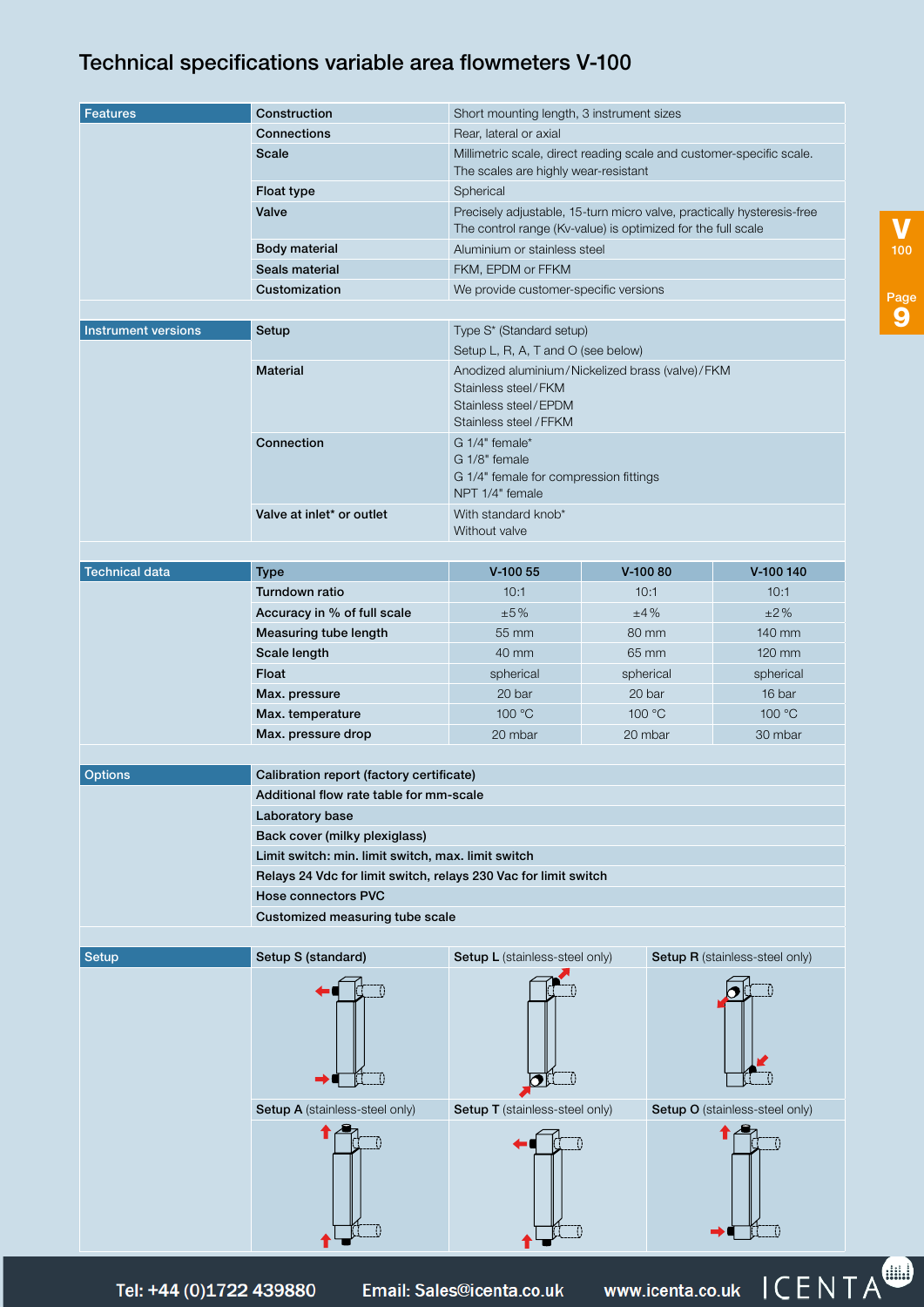### Measuring ranges variable area flowmeters V-100

The measuring tubes are available with three different scales:

| 1. Measuring range for direct reading scales - Standard scales |                                                                                          |                   |                          |                              |              |              |
|----------------------------------------------------------------|------------------------------------------------------------------------------------------|-------------------|--------------------------|------------------------------|--------------|--------------|
| <b>Medium</b>                                                  | Air                                                                                      |                   |                          |                              |              |              |
| <b>Reference conditions</b>                                    | In/h / 1.21 bara / 20 °C                                                                 |                   |                          | mln/min / 1.013 bara / 20 °C |              |              |
|                                                                | $V-10055$                                                                                | V-100 80          | V-100 140                | $V-10055$                    | V-100 80     | V-100 140    |
|                                                                | $0.12 - 1.2$                                                                             | $0.12 - 1.2$      | $\overline{\phantom{a}}$ |                              | $10 - 120$   | $10 - 100$   |
|                                                                | $0.2 - 2$                                                                                | $0.2 - 2$         | $0.2 - 2$                |                              | $20 - 240$   | $40 - 220$   |
|                                                                | $0.3 - 3$                                                                                | $0.3 - 3$         | $0.3 - 3$                |                              | $60 - 640$   | $50 - 540$   |
|                                                                | $0.5 - 5$                                                                                | $0.5 - 5$         | $0.5 - 5$                |                              |              |              |
|                                                                | $0.8 - 8$                                                                                | $0.8 - 8$         | $0.8 - 8$                | In/min / 1.013 bara / 20 °C  |              |              |
|                                                                | $1.6 - 16$                                                                               | $1.6 - 16$        | $1.6 - 16$               | $V-10055$                    | $V-10080$    | V-100 140    |
|                                                                | $4 - 40$                                                                                 | $4 - 40$          | $4 - 40$                 | $\overline{\phantom{a}}$     | $0.1 - 1$    | $0.1 - 1$    |
|                                                                | $6 - 60$                                                                                 | $6 - 60$          | $6 - 60$                 | $\overline{\phantom{0}}$     | $0.3 - 2.2$  | $0.2 - 2.2$  |
|                                                                | $10 - 100$                                                                               | $10 - 100$        | $10 - 100$               |                              | $0.5 - 5$    | $0.5 - 6.0$  |
|                                                                | $25 - 250$                                                                               | $25 - 250$        | $25 - 250$               |                              | $0.2 - 10$   | $1.5 - 10.5$ |
|                                                                | $50 - 500$                                                                               | $50 - 500$        | $50 - 500$               |                              | $2 - 20$     | $2 - 26$     |
|                                                                | $80 - 800$                                                                               | $80 - 800$        | $80 - 800$               |                              | $4 - 32$     | $6 - 51$     |
|                                                                | $120 - 1200$                                                                             | $120 - 1200$      | $120 - 1200$             |                              |              |              |
|                                                                | $140 - 1400$                                                                             | $\qquad \qquad -$ | $140 - 1400$             |                              |              |              |
|                                                                |                                                                                          |                   | $200 - 2000$             |                              |              |              |
| <b>Medium</b>                                                  |                                                                                          |                   |                          | Water                        |              |              |
| <b>Reference conditions</b>                                    |                                                                                          |                   |                          | I/h / 20 °C                  |              |              |
|                                                                | $V-10055$<br>$0.25 - 2.5$<br>$0.5 - 5$<br>$2.5 - 25$<br>$4 - 40$<br>$6 - 60$<br>$7 - 70$ |                   | V-100 80                 |                              | V-100 140    |              |
|                                                                |                                                                                          |                   |                          |                              | $0.25 - 2.5$ |              |
|                                                                |                                                                                          |                   |                          |                              | $0.5 - 5$    |              |
|                                                                |                                                                                          |                   |                          |                              | $1.2 - 12$   |              |
|                                                                |                                                                                          |                   |                          |                              | $2.5 - 25$   |              |
|                                                                |                                                                                          |                   |                          |                              | $4 - 40$     |              |
|                                                                |                                                                                          |                   |                          |                              | $6 - 60$     |              |
|                                                                |                                                                                          |                   |                          |                              | $7 - 70$     |              |

| 2. Measuring range for mm scales (with flow table) - For varying operating conditions (temperature, pressure, medium) |                            |              |                  |            |  |
|-----------------------------------------------------------------------------------------------------------------------|----------------------------|--------------|------------------|------------|--|
| l Medium                                                                                                              | Air                        |              | Water            |            |  |
| <b>Reference conditions</b>                                                                                           | $ln/h / 1.21$ bara / 20 °C |              | 1/h/20 °C        |            |  |
| Measuring range                                                                                                       | smallest                   | highest      | smallest         | highest    |  |
| $V-10080$                                                                                                             | $0.04 - 1.75$              | $100 - 5000$ | $0.0005 - 0.015$ | $10 - 100$ |  |
| V-100 140                                                                                                             | $0.15 - 2.25$              | $500 - 5000$ | $0.001 - 0.018$  | $12 - 150$ |  |

#### 3. Customer-specific scales

For customer-specific scales please provide the following specifications:

- Medium, mixture if applicable and max. flow
- Pressure in bar, absolute (only required for gases)
- Medium temperature, if applicable medium viscosity and density

## Dimensions variable area flowmeters V-100



|                                                    | Dimensions in mm |       |                     |  |  |
|----------------------------------------------------|------------------|-------|---------------------|--|--|
| <b>Type</b>                                        | A                | в     | С                   |  |  |
| $V-10055$                                          | 120.5            | 89.5  | 61.5                |  |  |
| $V-10080$                                          | 145.5            | 114.5 | 86.5                |  |  |
| V-100 140                                          | 205.5            | 174.5 | 146.5               |  |  |
| <b>Fittings</b>                                    |                  | D     | <b>Thread depth</b> |  |  |
| G1/4" female                                       |                  | 12    | 7                   |  |  |
| G1/8" female                                       |                  | 12    | 8                   |  |  |
| G1/4" female for compression fittings              |                  | 17    | 12                  |  |  |
| <b>NPT 1/4"</b>                                    |                  | 16    | 9                   |  |  |
| Blind nipple (setup L & R only)                    |                  | 5.5   |                     |  |  |
| Find detailed dimensions in the V-Flow Line manual |                  |       |                     |  |  |

Find detailed dimensions in the V-Flow Line manual